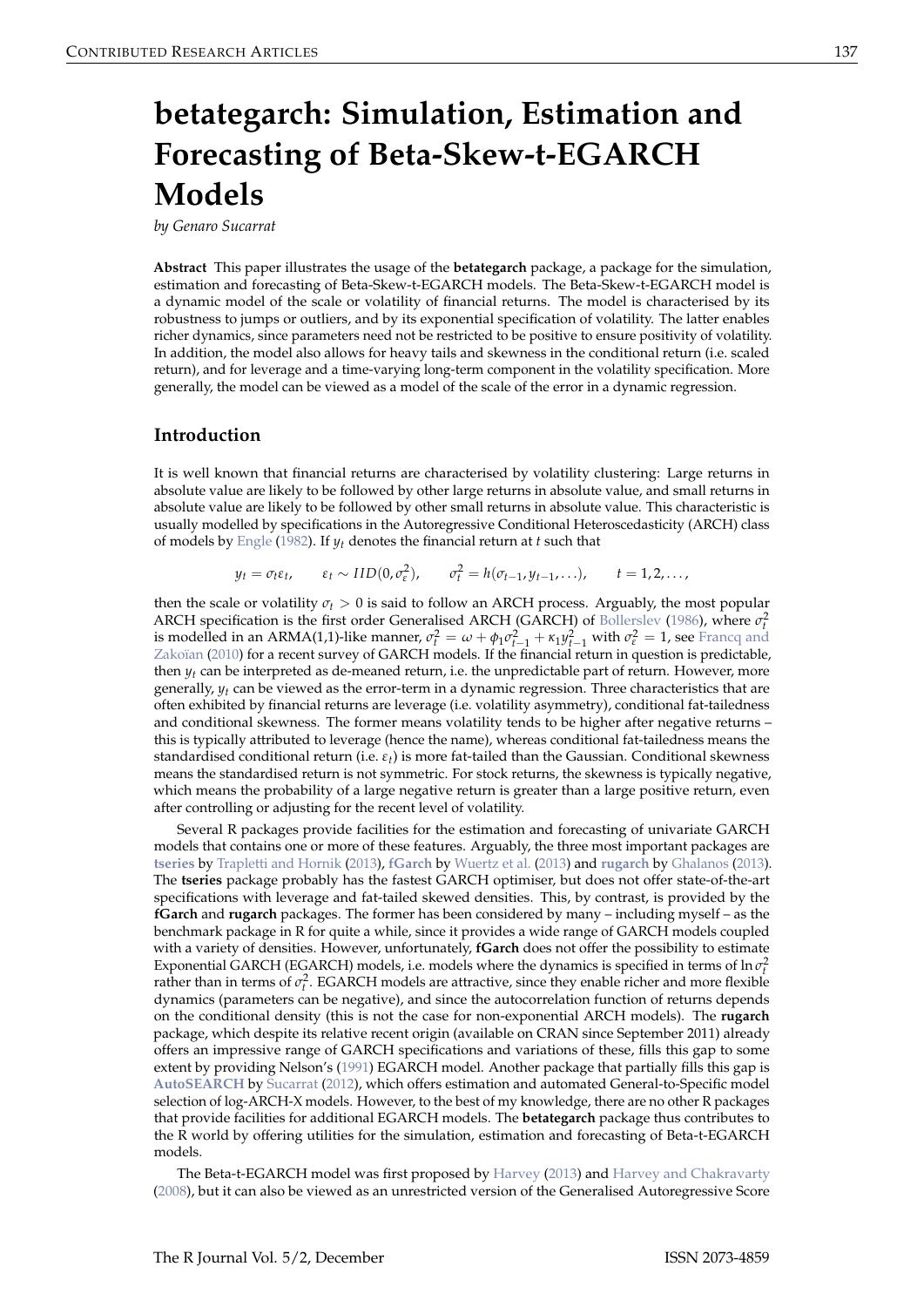<span id="page-1-2"></span>(GAS) model of [Creal et al.](#page-8-1) [\(2013\)](#page-8-1). The code upon which **betategarch** is based was originally developed for [Harvey and Sucarrat](#page-10-5) [\(2013\)](#page-10-5), which extends the Beta-t-EGARCH model to the skewed case. The Beta-Skew-t-EGARCH model has a number of attractions. First, the model is robust to jumps or outliers, and fares very well empirically for a variety of financial returns when compared with other GARCH models, see [Harvey and Sucarrat](#page-10-5) [\(2013\)](#page-10-5). Second, the model accommodates the most important characteristics of time-varying financial volatility: Leverage, conditional fat-tailedness, conditional skewness and a decomposition of volatility into a short-term and a long-term component. Third, the unconditional moments of return (i.e. *yt*) exist (if the conditional moments exist), which is important in long-term forecasting and for the computation of the autocorrelation function of returns. By contrast, this is generally not the case for Nelson's [\(1991\)](#page-10-2) EGARCH when coupled with a *t* density: A necessary condition for the unconditional moments of the first-order specification to exist when  $\varepsilon_t$  is *t* is that the ARCH parameter is negative, see condition (A1.6) and the subsequent discussion in [Nelson](#page-10-2) [\(1991,](#page-10-2) p. 365). Moreover, in the presence of leverage the ARCH parameter must be even more negative for the unconditional moments to exist. This is why [Nelson](#page-10-2) [\(1991\)](#page-10-2) proposed his model with a Generalised Error Distribution (GED) instead of a *t*. Fourth, the asymptotic properties are much easier to derive than those of Nelson's [\(1991\)](#page-10-2) EGARCH, see [Straumann and Mikosch](#page-10-6) [\(2006\)](#page-10-6) and [Wintenberger](#page-10-7) [\(2012\)](#page-10-7) for a detailed description of the difficulties. Finally, since the conditional score drives the dynamics of the model, the Beta-t-EGARCH acquires some attractive theoretical properties. In particular, a simple transformation of the score is Beta-distributed (hence the name).

The two main functions of the **betategarch** package (version 3.1) are tegarchSim and tegarch. The first simulates from a Beta-Skew-t-EGARCH, whereas the latter estimates one. The tegarch function returns an object (a list) of the tegarch class, and a collection of S3 methods developed for this class can be applied to such objects: coef, fitted, logLik, predict, print, residuals, summary and vcov. The rest of the functions in the package are either auxiliary functions called by the two main functions, or a dataset, nasdaq, which is included for illustration purposes (see empirical example below). Finally, it is worth noting that the objects returned by tegarchSim function and the fitted and predict methods are of the class zoo defined in package **[zoo](http://CRAN.R-project.org/package=zoo)**, see [Zeileis and Grothendieck](#page-10-8) [\(2005\)](#page-10-8) and [Zeileis et al.](#page-10-9) [\(2013\)](#page-10-9). This means a large range of useful time-series methods and facilities can be applied to these objects, including plotting and printing methods.

### **The one-component Beta-Skew-t-EGARCH**

The martingale difference version of the first order one-component Beta-Skew-t-EGARCH model (see Sections 4 and 6 in [Harvey and Sucarrat,](#page-10-5) [2013\)](#page-10-5) is given by

<span id="page-1-0"></span>
$$
y_t = \exp(\lambda_t)\varepsilon_t = \sigma_t\varepsilon_t, \qquad \varepsilon_t \sim st(0, \sigma_{\varepsilon}^2, \nu, \gamma), \qquad \nu > 2, \qquad \gamma \in (0, \infty), \tag{1}
$$

$$
\lambda_t = \omega + \lambda_t^{\dagger}, \tag{2}
$$

$$
\lambda_t^{\dagger} = \phi_1 \lambda_{t-1}^{\dagger} + \kappa_1 u_{t-1} + \kappa^* sgn(-y_{t-1})(u_{t-1} + 1), \qquad |\phi_1| < 1. \tag{3}
$$

The *σt* is the conditional scale or volatility, which need not equal the conditional standard deviation. In other words,  $\varepsilon_t$  is not standardised to have variance one. The conditional standard deviation is obtained as  $\sigma_t \sigma_\varepsilon$ , where  $\sigma_\varepsilon^2$  is the variance of  $\varepsilon_t$ . The conditional error  $\varepsilon_t$  is distributed as a Skewed *t* with zero mean, scale  $\sigma_{\varepsilon}^2$ , degrees of freedom parameter *ν* and skewness parameter *γ*. The conditional error is defined as  $\varepsilon_t = \varepsilon_t^* - \mu_{\varepsilon^*}$ , where  $\varepsilon_t^*$  is an uncentred (i.e. mean not necessarily equal to zero) Skewed *t* variable with *ν* degrees of freedom, skewness parameter *γ* and mean *µ<sup>ε</sup>* <sup>∗</sup> . A centred and symmetric (i.e. ordinary) *t*-distributed variable with mean zero is obtained when  $\gamma = 1$ , in which  $\mu_{\varepsilon^*} = 0$ , whereas a left-skewed (right-skewed) *t*-variable is obtained when  $\gamma < 1$  ( $\gamma > 1$ ). More details on the distribution are given below. The *ω* is the log-scale intercept and can be interpreted as the long-term log-volatility,  $\phi_1$  is the persistence parameter (the bigger, the more clustering),  $\kappa_1$ is the ARCH parameter (the bigger in absolute value, the greater the response to shocks),  $u_t$  is the conditional score (i.e. the derivative of the log-likelihood of  $y_t$  at *t* with respect to  $\lambda_t$ ) and  $\kappa^*$  is the leverage parameter. A sufficient condition for stability in  $\lambda_t$  is  $|\phi_1| < 1$ .

Let  $\epsilon^*$  denote an ordinary (i.e. centred and symmetric) *t*-distributed variable (with unit scale), and let *f*( $\epsilon$ <sup>\*</sup>) denote its density. By means of the skewing method of [Fernández and Steel](#page-9-4) [\(1998\)](#page-9-4), the density of an uncentred Skewed *t* variable can be written as

<span id="page-1-1"></span>
$$
f(\varepsilon^*|\gamma) = \frac{2}{\gamma + \gamma^{-1}} f\left(\frac{\varepsilon^*}{\gamma^{sgn(\varepsilon^*)}}\right).
$$
 (4)

Computation of the density values and of the mean of an uncentred Skewed *t* variable, and random number generation, can be undertaken with dST, STmean and rST, respectively. For example, the following code compares the empirical average of ten thousand random numbers with the analytical mean: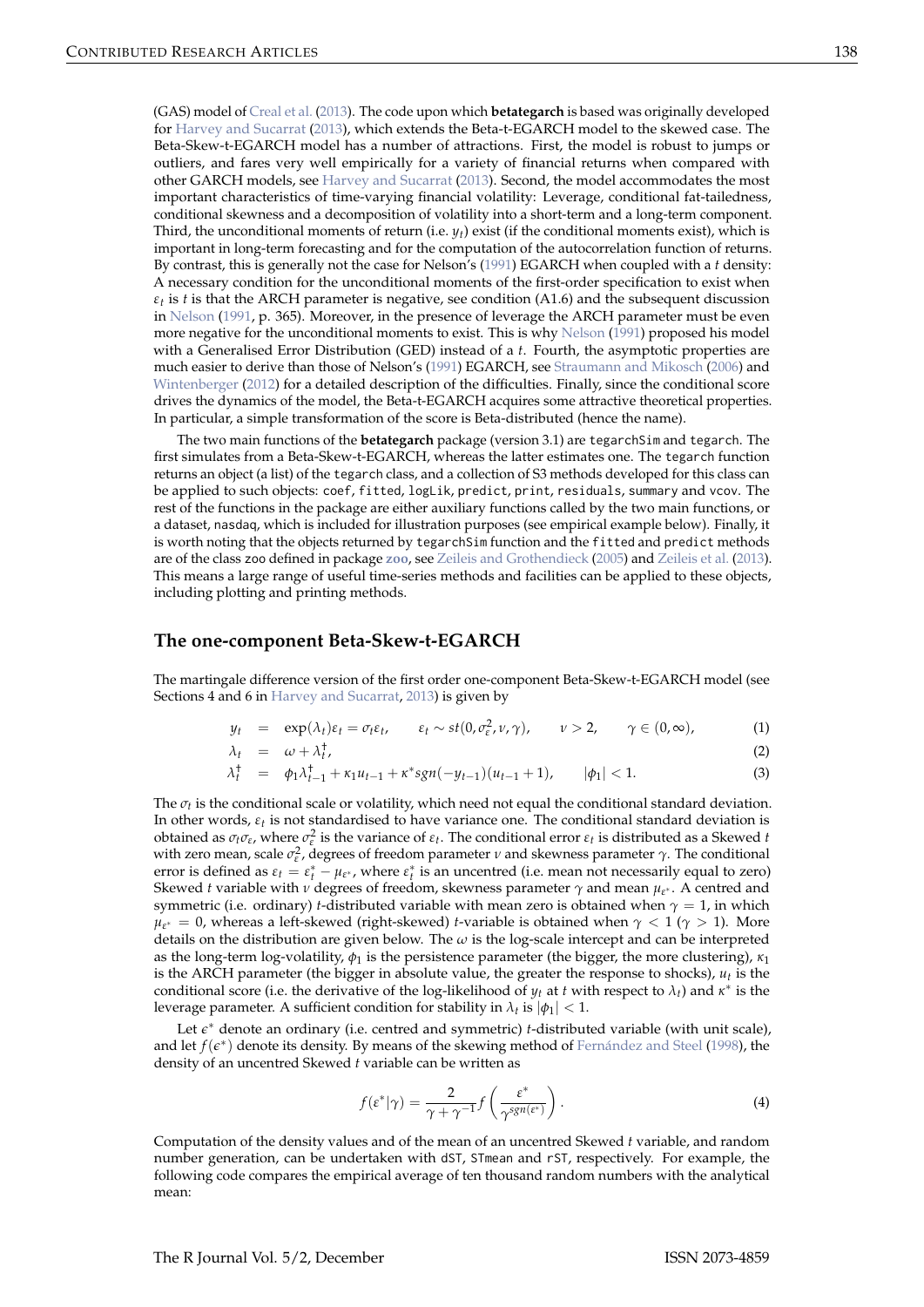<span id="page-2-1"></span>library(betategarch) set.seed(123) eps <- rST(10000, df=5, skew=0.7) mean(eps)  $[1] -0.69805$ STmean(df=5, skew=0.7)  $[1] -0.6914265$ 

In addition, the functions STvar, STskewness and STkurtosis return the analytical values of the variance, skewness (the standardised 3rd moment) and kurtosis (the standardised 4th moment), respectively, of an uncentered Skewed *t* variable.

The conditional score of the martingale difference version of the Beta-Skew-t-EGARCH model (see [Harvey and Sucarrat,](#page-10-5) [2013,](#page-10-5) Equation (32) in Section 4) is given by

<span id="page-2-0"></span>
$$
\frac{\partial \ln f_y(y_t)}{\partial \lambda_t} = u_t
$$
\n
$$
= \frac{(\nu+1)[y_t^2 + y_t \mu_{\varepsilon^*} \exp(\lambda_t)]}{\nu \exp(2\lambda_t) \gamma^{2sgn(y_t + \mu_{\varepsilon^*} \exp(\lambda_t))} + (y_t + \mu_{\varepsilon^*} \exp(\lambda_t))^2} - 1.
$$
\n(5)

It is useful to note, however, that for simulation purposes the score  $u_t$  can also be written more conveniently as

$$
u_t = \frac{(\nu + 1)(\varepsilon_t^{*2} - \mu_{\varepsilon^*} \varepsilon_t^*)}{\nu \gamma^{2sgn(\varepsilon_t^*)} + \varepsilon_t^{*2}} - 1,
$$

where  $\varepsilon_t^*$  is an uncentred Skewed *t* variable. When the conditional distribution is symmetric (i.e.  $\gamma = 1$ ), then  $\frac{u_t+1}{v+1} \sim Beta(1/2, v/2)$ . This explains the origin of the name Beta-t-EGARCH.

Financial returns that follow the one-component Beta-Skew-t-EGARCH model given by [\(1\)](#page-1-0)-[\(3\)](#page-1-0) can be simulated with the tegarchSim function. For example, in order to generate two thousand returns from a specification with empirically plausible values on *ω*, *φ*<sup>1</sup> , *κ*<sup>1</sup> and *ν*, but without leverage and skewness, then the following code can be used:

y1 <- tegarchSim(2000, omega=0.1, phi1=0.95, kappa1=0.05, df=10)

Similarly, the following three commands each generate two thousand returns with, respectively, moderate leverage, strong left-skewness, and both moderate leverage and strong left-skewness:

```
y2 <- tegarchSim(2000, omega=0.1, phi1=0.95, kappa1=0.05, kappastar=0.02, df=10)
y3 <- tegarchSim(2000, omega=0.1, phi1=0.95, kappa1=0.05, df=10, skew=0.8)
y4 <- tegarchSim(2000, omega=0.1, phi1=0.95, kappa1=0.05, kappastar=0.02, df=10,
       skew=0.8)
```
By default, the tegarchSim function returns the values of *y<sup>t</sup>* only. However, for the full set of output one may use the verbose option. For example, the following code generates 100 observations using the default parameter values, stores the output in the matrix mY that is of class zoo and returns the first six observations:

```
mY <- tegarchSim(100, verbose=TRUE)
head(mY)
```
y sigma stdev lambda lambdadagg u epsilon 1 0.19977534 1.0000000 1.118034 0.000000000 0.000000000 -0.9562733 0.19977534 2 -1.35118283 0.9904828 1.107393 -0.009562733 -0.009562733 0.7258681 -1.36416581 3 0.15475640 0.9981758 1.115994 -0.001825916 -0.001825916 -0.9736225 0.15503923 4 -0.04853563 0.9885947 1.105282 -0.011470845 -0.011470845 -0.9973492 -0.04909558 5 0.48034223 0.9793455 1.094942 -0.020870795 -0.020870795 -0.7415964 0.49047270 6 0.39742433 0.9731245 1.087986 -0.027243220 -0.027243220 -0.8195400 0.40840028

The last column named "epsilon" contains the centred Skewed *t* variable  $\varepsilon_t$  as defined in [\(1\)](#page-1-0). The zeros for  $\lambda_t$  and  $\lambda_t^{\dagger}$  in the first row are due to the default initial value. This can be changed via the lambda.initial option.

## **The two-component Beta-Skew-t-EGARCH**

Squared financial return often exhibit long-memory, see [Ding et al.](#page-9-5) [\(1993\)](#page-9-5) and [Ding and Granger](#page-9-6) [\(1996\)](#page-9-6). Two-component models of volatility accommodate the long-memory property by decomposing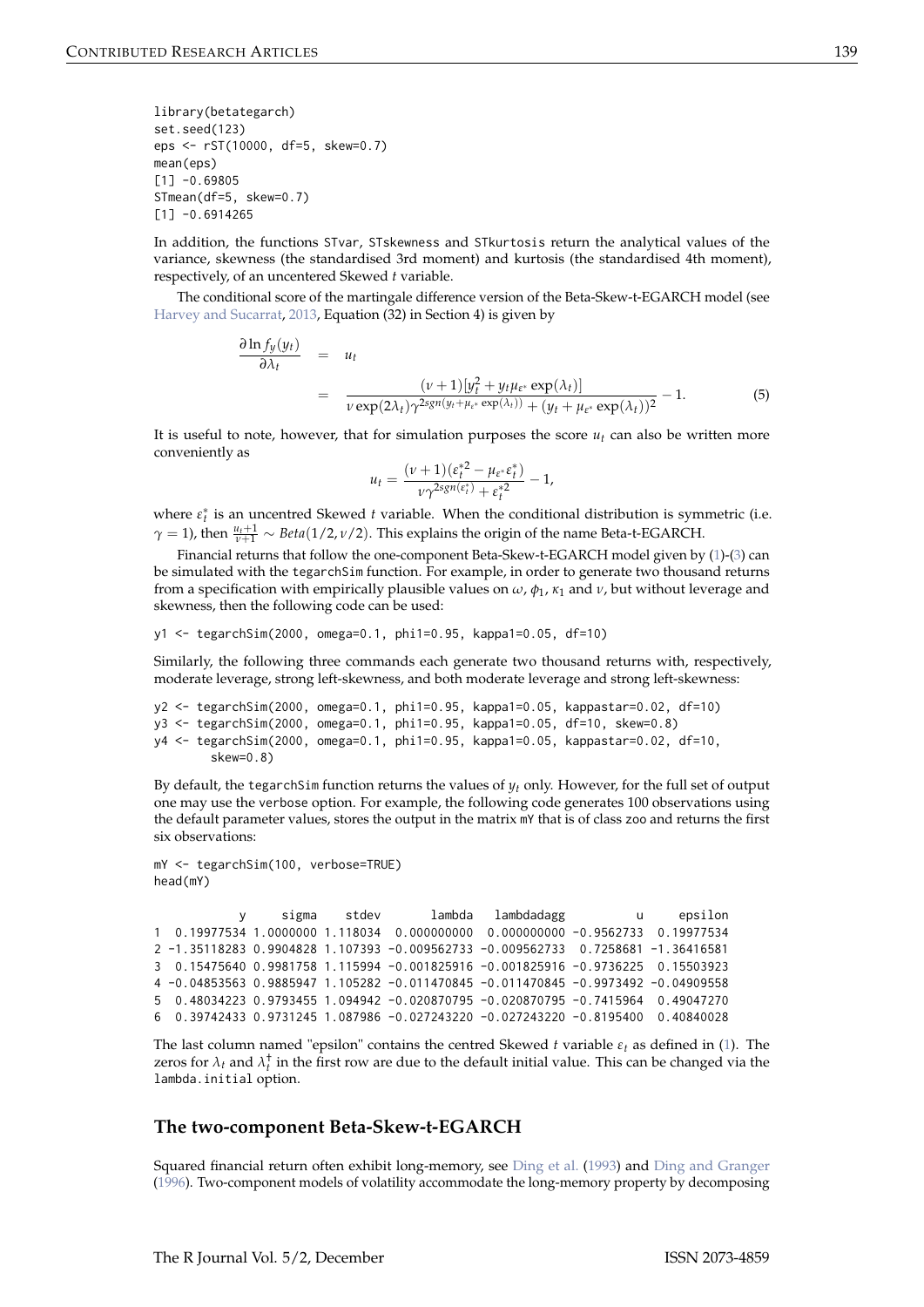<span id="page-3-1"></span>volatility into one long-term component and one short-term component. The role of the latter is to pick up temporary changes following a shock.

The martingale difference version of the first order two-component Beta-Skew-t-EGARCH model (see Sections 2.5 and 6 in [Harvey and Sucarrat,](#page-10-5) [2013\)](#page-10-5) is given by

<span id="page-3-0"></span>
$$
y = \exp(\lambda_t)\varepsilon_t = \sigma_t\varepsilon_t, \qquad \varepsilon_t \sim st(0, \sigma_{\varepsilon}^2, \nu, \gamma), \qquad \nu, \gamma \in (0, \infty), \tag{6}
$$

$$
\lambda_t = \omega + \lambda_{1,t}^{\dagger} + \lambda_{2,t}^{\dagger}, \tag{7}
$$

$$
\lambda_{1,t}^{\dagger} = \phi_1 \lambda_{1,t-1}^{\dagger} + \kappa_1 u_{t-1}, \qquad |\phi_1| < 1,\tag{8}
$$

$$
\lambda_{2,t}^{\dagger} = \phi_2 \lambda_{2,t-1}^{\dagger} + \kappa_2 u_{t-1} + \kappa^* sgn(-y_{t-1})(u_{t-1}+1), \qquad |\phi_2| < 1, \qquad \phi_1 \neq \phi_2. \tag{9}
$$

The  $\lambda_{1,t}$  and  $\lambda_{2,t}$  can be interpreted as the time-varying long-term and short-term components of log-volatility, respectively. The conditional score *ut* , also here given by [\(5\)](#page-2-0), drives both the long-run and short-run components, but leverage appears only in the short-term component. This is in line with the view that shocks only matter for short-term volatility, see e.g. [Engle and Lee](#page-9-7) [\(1999\)](#page-9-7). The model is not identifiable if  $\phi_2 = \phi_1$ .

Returns that follow a two-component Beta-Skew-t-EGARCH model given by [\(6\)](#page-3-0)-[\(9\)](#page-3-0) can also be simulated with the tegarchSim function. For example, the following code generates three thousand returns from a specification with empirically plausible values on the other parameters, but without leverage and skewness:

```
y1 <- tegarchSim(3000, omega=0.2, phi1=0.98, phi2=0.9, kappa1=0.01, kappa2=0.02, df=5)
```
Similarly, just as in the one-component case, the following code generates three thousand values of  $y_t$ with, respectively, leverage, skewness, and both leverage and skewness:

```
y2 <- tegarchSim(3000, omega=0.2, phi1=0.98, phi2=0.9, kappa1=0.01, kappa2=0.02,
       kappastar=0.04, df=5)
```

```
y3 <- tegarchSim(3000, omega=0.2, phi1=0.98, phi2=0.9, kappa1=0.01, kappa2=0.02,
       df=5, skew=0.95)
```

```
y4 <- tegarchSim(3000, omega=0.2, phi1=0.98, phi2=0.9, kappa1=0.01, kappa2=0.02,
       kappastar=0.04, df=5, skew=0.95)
```
Also here is the verbose option available for a more detailed output, and also here can the lambda.initial option be used to change the initial values.

# **Estimation and inference**

One-component and two-component specifications can be estimated with the tegarch function. For example, the following code generates 5000 values of *yt* with default parameter values, estimates a one-component specification with leverage and skewness, and then prints the most important information:

```
set.seed(123)
y <- tegarchSim(5000)
onecompmod <- tegarch(y)
onecompmod
Date: Wed Dec 04 19:53:52 2013
Message (nlminb): relative convergence (4)
Coefficients:
                 omega phi1 kappa1 kappastar df skew
Estimate: -0.002491487 0.92076991 0.014298775 -0.003284977 9.371817 0.99867519
Std. Error: 0.018374338 0.04263685 0.005027258 0.003574193 1.087466 0.01979645
Log-likelihood: -7635.482215
BIC: 3.064414
```
Estimation without leverage or skewness or both can be achieved by setting the asym and skew options to FALSE. For alternative summaries of the estimation results the summary method can be used, either with its verbose option set to FALSE (default) or TRUE (more information is returned). The latter returns, amongst other, the initial values used, the upper and lower bounds used (see Section on "Computational challenges" below) and the numerically estimated Hessian. For additional inference on the parameters the covariance-matrix of the parameter estimates can be extracted with the vcov method: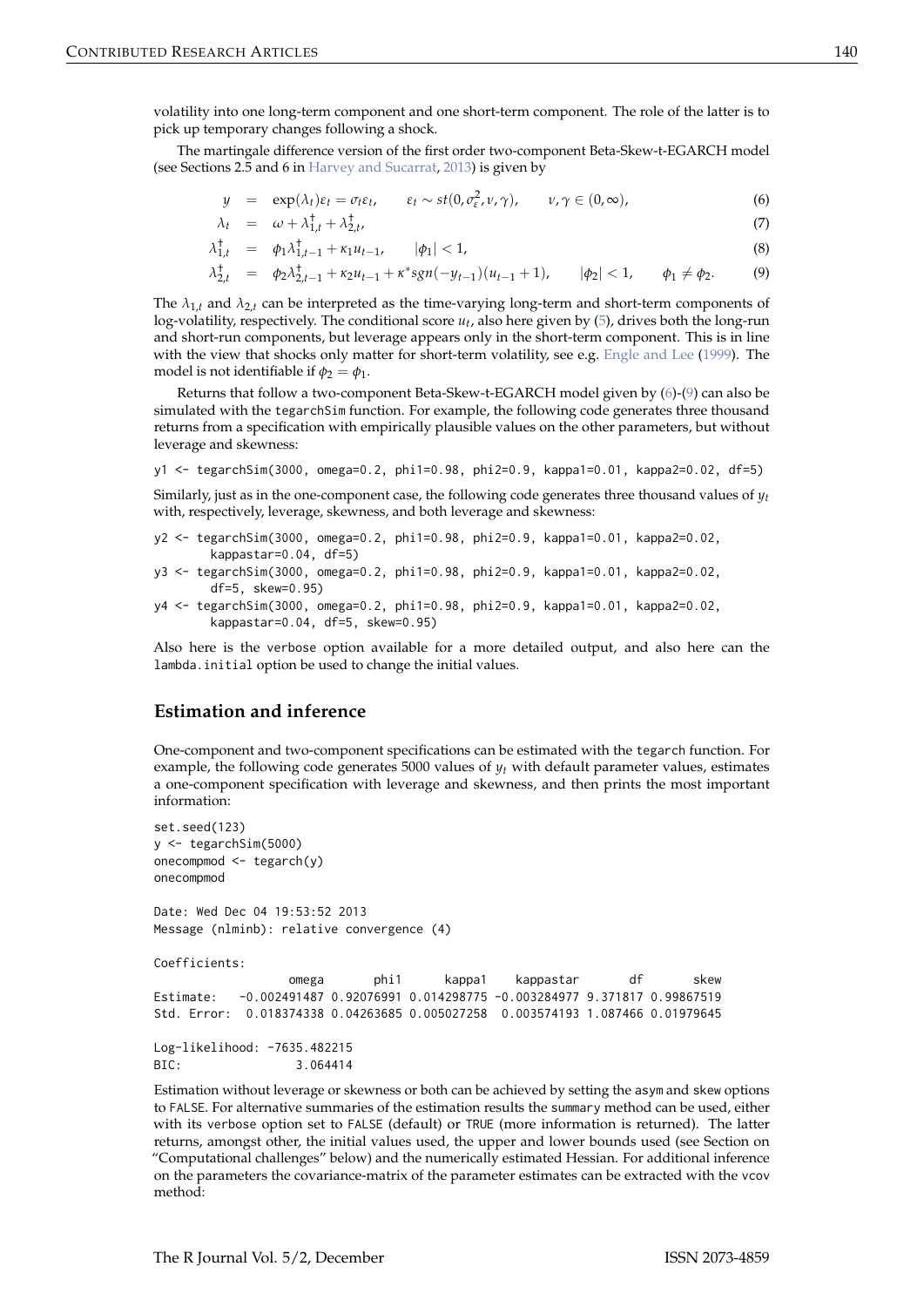vcov(onecompmod)

|           | omega                   | phi1                       | kappa1                     | kappastar                                                                      | df                        |
|-----------|-------------------------|----------------------------|----------------------------|--------------------------------------------------------------------------------|---------------------------|
| omega     | $3.376163e-04$          |                            | 4.821495e-06 -3.369968e-06 |                                                                                | 3.781322e-06 1.202316e-02 |
| phi1      | 4.821495e-06            |                            |                            | 1.817901e−03 −1.321280e−04 7.384223e−05 1.460351e−05                           |                           |
| kappa1    |                         |                            |                            | $-3.369968e-06$ $-1.321280e-04$ $2.527332e-05$ $-5.374307e-06$ $-5.498031e-04$ |                           |
| kappastar | 3.781322e-06            |                            |                            | 7.384223e-05 -5.374307e-06 1.277486e-05                                        | 2.261583e-05              |
| df        | 1.202316e-02            | 1.460351e-05 -5.498031e-04 |                            |                                                                                | 2.261583e-05 1.182581e+00 |
| skew      |                         |                            |                            | 1.808787e-06 -6.327049e-05 3.869190e-06 -7.473051e-06 2.075498e-04             |                           |
|           | skew                    |                            |                            |                                                                                |                           |
| omega     | 1.808787e-06            |                            |                            |                                                                                |                           |
| phi1      | $-6.327049e-05$         |                            |                            |                                                                                |                           |
| kappa1    | 3.869190e-06            |                            |                            |                                                                                |                           |
|           | kappastar -7.473051e-06 |                            |                            |                                                                                |                           |
| df        | 2.075498e-04            |                            |                            |                                                                                |                           |
| skew      | 3.918993e-04            |                            |                            |                                                                                |                           |
|           |                         |                            |                            |                                                                                |                           |

In order to estimate a two-component Beta-Skew-t-EGARCH model the components option has to be set to 2:

twocompmod <- tegarch(y, components=2)

To estimate a two-component model without skewness the skew argument must be set to FALSE. Leverage, however, cannot be turned off in the two-component model for identifiability reasons.

# **Forecasting volatility**

Forecasts of volatility – i.e. either the conditional standard deviation or the conditional scale – can be generated with the predict method applied to a tegarch object. The formula for *n*-step ahead forecasts of conditional scale *σt* is

$$
E_t(\sigma_{t+n}) = \exp(\omega + \phi_1^n \lambda_t^+) \cdot \Pi_{i=1}^n E_t \left[ \exp(\phi_1^{n-i} g_{t+i-1}) \right]
$$
 (10)

for the one-component model, where  $g_t$  is an IID term equal to  $\kappa_1 u_t + \kappa^* sgn(-\varepsilon)(u_t + 1)$ . The *t* subscript in the conditional expectation operator  $E_t(\cdot)$  means the set of conditioning information contains all values up to and including period *t*. Accordingly, for  $i = 1$  the value of  $E_t[exp(\phi_1^{n-i}g_{t+i-1})]$ is  $exp(\phi_1^{n-1}g_t)$ . For *i* > 1, however, the expectations are not available in explicit form, so they are estimated by computing the sample mean of a large number of simulated IID variates. The default number of IID variates is 10 000, but this can be changed via the n.sim option. Another default option is that the predict method only returns forecasts of the conditional standard deviation

$$
E_t(\sigma_{t+n})\sigma_{\varepsilon}.\tag{11}
$$

However, if the verbose option is changed to TRUE, then forecasts of the conditional scale are also returned. Similarly, the initial values used are by default those of the last observation in the estimation sample. This can be altered via the initial.values option, e.g. for counterfactual or scenario analysis purposes.

The scale formula for the two-component specification is

$$
E_t(\sigma_{t+n}) = \exp(\omega + \phi_1^n \lambda_{1,t}^{\dagger} + \phi_2^n \lambda_{2,t}^{\dagger}) \cdot \Pi_{i=1}^n E_t \left[ \exp(\phi_1^{n-i} g_{1,t+i-1} + \phi_2^{n-i} g_{2,t+i-1}) \right],
$$
 (12)

where  $g_{1,t} = \kappa_1 u_t$  and  $g_{2,t} = \kappa_2 u_t + \kappa^* sgn(-\varepsilon)(u_t + 1)$ . Again, forecasts of conditional standard deviations are given by  $E_t(\sigma_{t+n})\sigma_{\varepsilon}$ , and the expectations in the last term on the right are estimated by simulation for  $i > 1$ .

As an example, the following code generates forecasts up to 7-period ahead for both scale and standard deviation for the one-component model estimated above:

```
set.seed(123)
predict(onecompmod, n.ahead=7, verbose=TRUE)
```

```
sigma stdev
1 1.012363 1.141463
2 1.014470 1.143838
3 1.012704 1.141847
```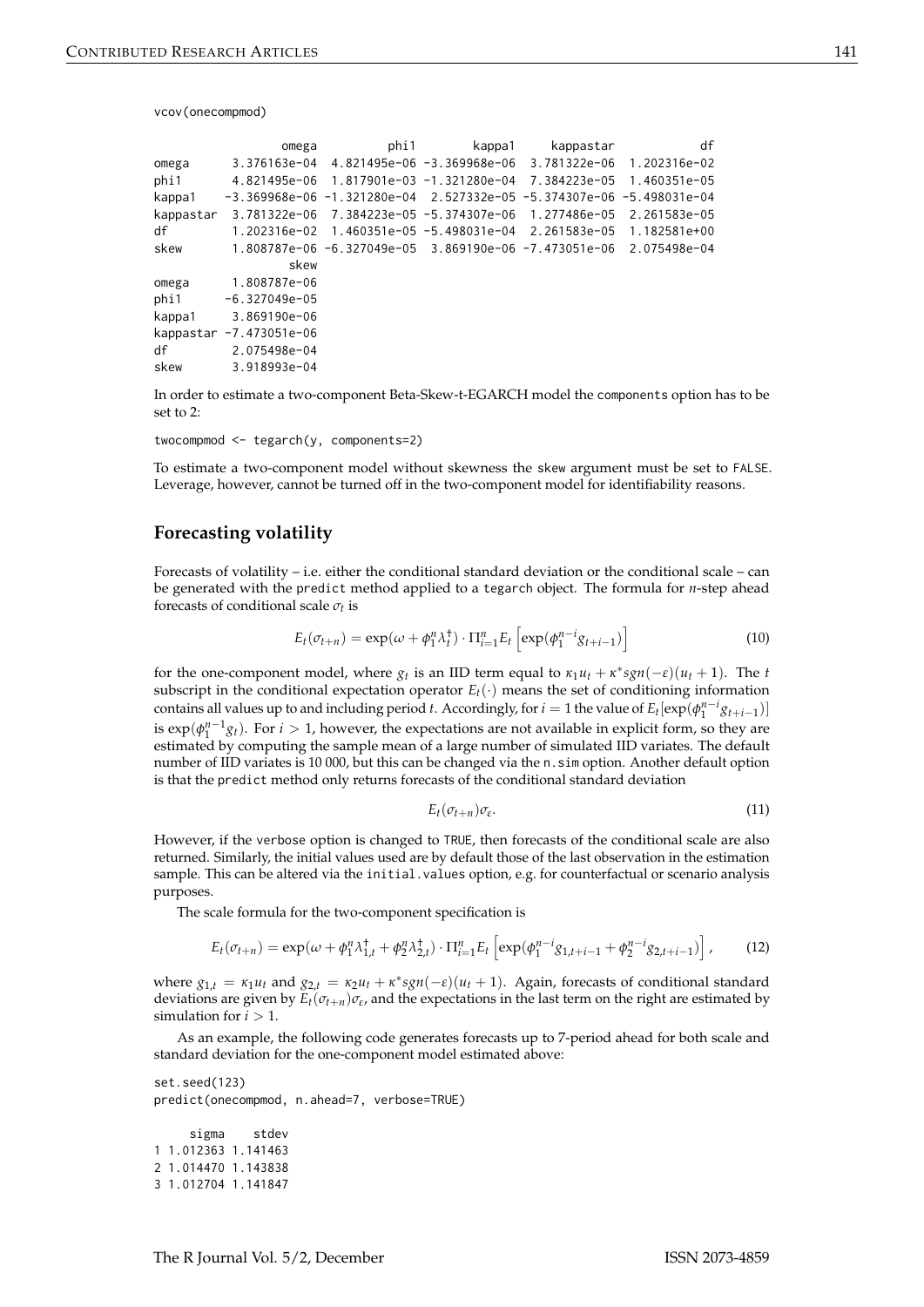<span id="page-5-0"></span>

| 4 1.011081 1.140017 |  |
|---------------------|--|
| 5 1.009589 1.138335 |  |
| 6 1.008217 1.136788 |  |
| 7 1.006955 1.135365 |  |

The returned object is of class zoo, so a convenient time-series plotting method is readily available. Similarly, the command predict(twocompmod,n.ahead=7,verbose=TRUE) generates a corresponding set of forecasts for the two-component model estimated above.

# **Computational challenges**

Estimation of the Beta-Skew-t-EGARCH model is by exact Maximum Log-likelihood (ML). The expressions of the first and second derivatives are not available in explicit form, so the procedure is all numerical. This leads to four computational challenges. The first is simply that the model is highly nonlinear, which is readily apparent by simply looking at the expression for the score (equation [\(5\)](#page-2-0)). Moreover, the degree of non-linearity is compounded in the two-component specification. However, as no positivity constraints on the ARCH, GARCH and leverage parameters (i.e. *ω*, *φ*<sup>1</sup> , *φ*2, *κ*<sup>1</sup> , *κ*2, *κ*) are needed, the numerical challenges are in fact not as large as those of, say, the two-component GARCH model of [Engle and Lee](#page-9-7) [\(1999\)](#page-9-7). There, positivity constraints on all parameters are necessary. As in all highly nonlinear estimation problems a set of good initial values is essential. By default, these are 0.02, 0.95, 0.05, 0.01, 10, 0.98 for one-component specifications, and 0.02, 0.95, 0.9, 0.001, 0.01, 0.005, 10, 0.98 for two-component specifications. However, if the user wishes to do so they can be changed via the initial.values option in the tegarch function. The summary method with option verbose=TRUE returns (amongst other) the initial values used in estimation.

The second computational challenge is that dynamic stability or stationarity – in practice that  $|\phi_1| <$  $1$  (and  $|\phi_2| < 1$  in the two-component case) – is required for estimation, whereas empirically  $\phi_1$  (and  $\phi_2$ ) is often close to, but just below, 1. In order to avoid explosive recursions during estimation it is therefore desirable to restrict  $\phi_1$  (and  $\phi_2$ ) such that  $|\phi_1| < 1$  (and  $|\phi_2| < 1$ ). My experience suggests the n1minb function is an excellent choice for this type of problems. The optim function with the L-BFGS-U option provides a similar bounding facility, but in practice it does not work as well as nlminb (it is less precise and fails more often in my experience). As for bounds, the skewing parameter  $\gamma$  is only defined on strictly positive values, and on theoretical grounds the degrees of freedom parameter *ν* must be greater than 2. For these reasons the default lower bounds on *φ*<sup>1</sup> , *φ*2, *ν* and *γ* are -1+.Machine\$double.eps, -1+.Machine\$double.eps, 2+.Machine\$double.eps and .Machine\$double.eps, and their default upper bounds are 1-.Machine\$double.eps, 1-.Machine\$double.eps, +Inf and +Inf (i.e. *ν* and *γ* are unbounded from above). The other parameters are unbounded (i.e. their default upper and lower bounds are +Inf and -Inf, respectively). If the user wishes to do so the bounds can be changed via the lower and upper options in the tegarch function. Additional control options can also be passed on to the nlminb optimiser (see nlminb documentation) by introducing them as arguments in the tegarch function.

A third computational challenge is due to the presence of the sign function *sgn* in the skewed density [\(4\)](#page-1-1), which means the log-likelihood is not differentiable in *γ* at the skewness change point. The log-likelihood is continuous, so the problem is likely to be numerical only and not theoretical. In fact, consistency and asymptotic normality results often hold regardless (see e.g. [Zhu and Galbraith,](#page-10-10) [2010\)](#page-10-10). Most of the time the user will not encounter problems due to this characteristic, neither in simulation nor in empirical practice. Occasionally, however, the numerically estimated gradients (analytical ones are not available in explicit form) may explode when they iterate towards the proximity of the skewness change point. The nlminb function together with its bounding facility resolves this problem to a large extent. For extra protection against NA and Inf values the log-likelihood functions (tegarchLogl and tegarchLogl2) check for NA and Inf values at each iteration: Whenever such values are produced, then a small value on the log-likelihood is returned. By default this small value is the log-likelihood associated with the initial values, but this can be changed via the logl.penalty option in the tegarch function.

The fourth computational challenge is easily resolved. The expressions for the density function of the *t*-distribution and the moments of a *t*-distributed variable contain the gamma function in both the numerator and the denominator. When the argument of the gamma function is 172 or larger (i.e. 344 degrees of freedom or higher), then a value of Inf/Inf = NaN is returned, which can be detrimental to estimation. This issue is not particular to R but a consequence of how the Gamma function is implemented numerically in computer languages in general. Luckily, the issue can be easily resolved by noting that beta(x,y) = gamma(x) \* gamma(y)/gamma(x+y). The *t*-density and the moments of *t*-variables are thus readily re-written in terms of the beta function. The **fGarch** package has been using this parametrisation of the *t*-distribution for some time (always?), and I suspect it is for the same reason.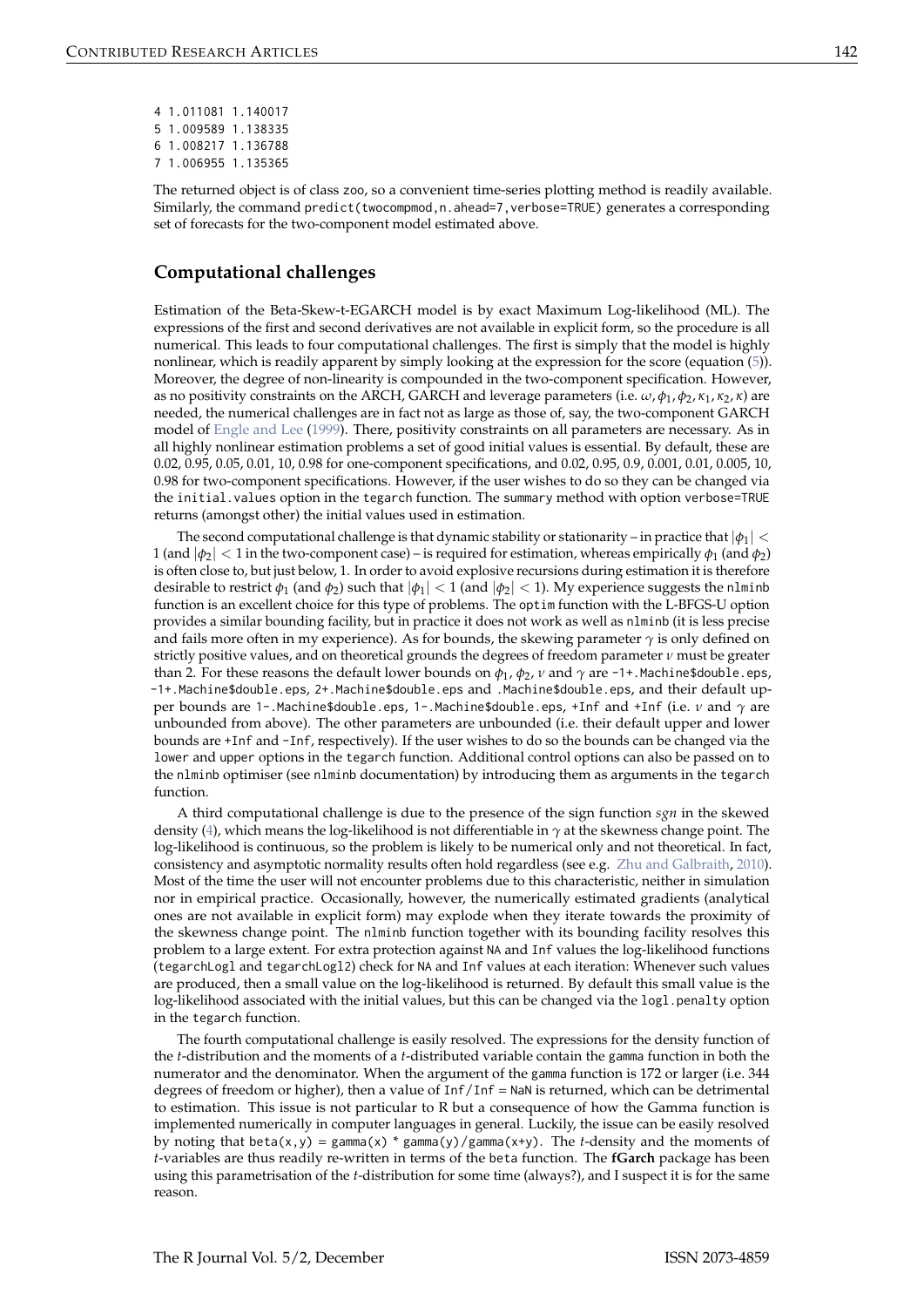# <span id="page-6-0"></span>**Empirical example: Daily volatility of the Nasdaq 100 stock market index**

This section illustrates the use of the package in an empirical example (it is available as a demo by typing demo(betategarch)). The financial return in question is the daily log-return (in percent) of the Nasdaq 100 composite index (adjusted closing values). The study by [Harvey and Sucarrat](#page-10-5) [\(2013\)](#page-10-5) suggests stock market indices are particularly prone to be characterised by leverage, conditional fat-tailedness, skewness and a long-term component, so a stock market index is therefore specially suited to illustrate the usefulness of the Beta-Skew-t-EGARCH model. Also, the Nasdaq index was not included in [Harvey and Sucarrat](#page-10-5) [\(2013\)](#page-10-5) study. The source of the data is <http://finance.yahoo.com/> and the period in question is 3 January 2001 to 15 October 2013, i.e. a total of 3215 observations.

The following code loads the data, defines y to equal daily return in terms of a 'zoo' object and plots y:

```
data(nasdaq)
```

```
y <- zoo(nasdaq[,"nasdaqret"], order.by=as.Date(nasdaq[,"day"], "%Y-%m-%d"))
plot(y, main="The Nasdaq 100 index (daily)", xlab="", ylab="Log-return in %")
```
The plot appears as the upper graph in Figure [1](#page-9-8) and shows that the return series is clearly characterised by time-varying volatility.

To estimate a one-component Beta-Skew-t-EGARCH, to extract its fitted values and to plot the fitted conditional standard deviations, the following code can be used:

```
nasdaq1comp <- tegarch(y)
nasdaq1stdev <- fitted(nasdaq1comp)
plot(nasdaq1stdev, main="", ylab="1-comp: St.dev.", xlab="")
```
The estimation results are stored in nasdaq1comp, so typing nasdaq1comp yields

```
Date: Mon Dec 09 17:42:06 2013
Message (nlminb): relative convergence (4)
```
Coefficients:

omega phi1 kappa1 kappastar df skew Estimate: 1.0421017 0.996543407 0.023508613 0.032033017 10.336337 0.85670426 Std. Error: 0.2412326 0.001184624 0.003542337 0.003065121 1.646172 0.01925872

```
Log-likelihood: -5586.666891
BIC: 3.490447
```
The degrees of freedom in the Skewed *t* is estimated to be 10.3, a reasonably fat-tailed conditional *t* density, whereas the skewness is estimated to be about 0.86, which corresponds to pronounced negative skewness in *εt* . Also, the test statistic (0.8567 − 1)/0.0193 = −7.4249 is significant at all conventional significance levels. For a model without skewness, the command tegarch(y, skew=FALSE) can be used. For a closer look at the standardised residuals *ε*ˆ*t*/*σ*ˆ*<sup>ε</sup>* in the estimated model above, the residuals method can be used for extraction. For the unstandardised residuals  $\hat{\epsilon}_t$ , the standardised argument must be set to FALSE. BIC is the [Schwarz](#page-10-11) [\(1978\)](#page-10-11) information criterion in terms of the average log-likelihood. By default, the fitted method returns the fitted conditional standard deviation. However, more output is available by using the verbose option, i.e. by typing fitted(nasdaq1comp, verbose=TRUE). This returns a matrix with, amongst other, the fitted scale and log-scale, the estimated score and the residuals. The returned matrix is a 'zoo' object that is automatically matched with the dates – if any – of returns  $y_t$ . The middle graph in Figure [1](#page-9-8) contains the plot of the fitted conditional standard deviations of the one-component model.

To estimate a two-component Beta-Skew-t-EGARCH model, to extract its fitted values and to plot its fitted conditional standard deviation, the following code can be used:

```
nasdaq2comp <- tegarch(y, components=2)
nasdaq2stdev <- fitted(nasdaq2comp)
plot(nasdaq2stdev, main="", ylab="2-comp: St.dev.", xlab="")
```
The plot of the fitted conditional standard deviations appears as the lower graph in Figure [1.](#page-9-8) Typing nasdaq2comp returns

Date: Mon Dec 09 17:42:09 2013 Message (nlminb): relative convergence (4)

Coefficients:

omega phi1 phi2 kappa1 kappa2 kappastar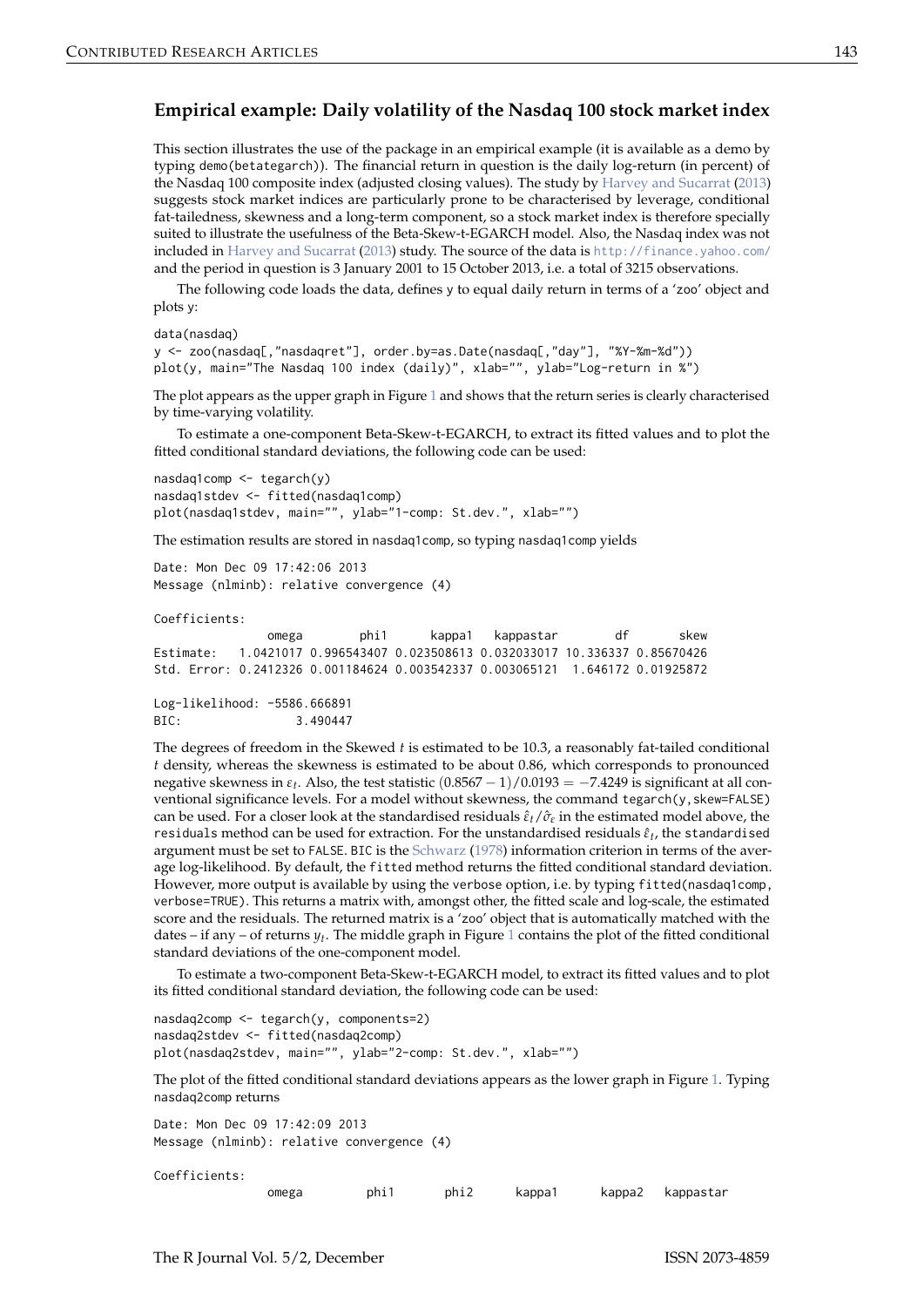```
Estimate: 1.4409972 1.0000000000 0.94175462 0.022074604 0.006442775 0.049203985
Std. Error: 0.1991004 0.0004089023 0.01940377 0.004854267 0.006545395 0.006899511
                df skew
Estimate: 9.732886 0.89320223
Std. Error: 1.564813 0.02094124
Log-likelihood: -5573.471563
BIC: 3.487262
```
Comparison of the BIC values of the two models suggests the latter provides a better fit. This provides further evidence in favour of two-component models in modelling the volatility of financial stockmarket returns.

To generate out-of-sample forecasts up to 5-days ahead, the following code can be used:

set.seed(123) predict(nasdaq1comp, n.ahead=5) 1 2 3 4 5

0.8121401 0.8179406 0.8218067 0.8256776 0.8295533

In other words, the predicted conditional standard deviation 5 trading days after the 15th of October 2013 is about 0.8296. By default, the fitted values of  $\lambda_t$  and  $\lambda_t^{\dagger}$  for the last day of the estimation sample are used as initial values. However, alternative initial values on  $\lambda_t$  and  $\lambda_t^{\dagger}$  can be specified by the user via the initial.values option.

Conceptually the Beta-Skew-t-EGARCH model can appear complicated. So one may ask whether it performs better than conceptually simpler models like, say, an ordinary GARCH model with leverage and the two-component model of [Engle and Lee](#page-9-7) [\(1999\)](#page-9-7). An ordinary GARCH(1,1) model with leverage of the [Glosten et al.](#page-9-9) [\(1993\)](#page-9-9) type, sometimes referred to as the GJR-GARCH, coupled with a standardised Skewed *t* conditional density is given by

$$
y = \sigma_t \varepsilon_t, \qquad \varepsilon_t \sim st(0, 1, \nu, \gamma), \tag{13}
$$

$$
\sigma_t^2 = \omega + \phi_1 \sigma_{t-1}^2 + \kappa_1 y_{t-1}^2 + \kappa^* I_{\{y_{t-1} < 0\}} y_{t-1}^2,\tag{14}
$$

where the parameters have similar interpretations to those of the Beta-Skew-t-EGARCH specification. The model can be estimated with the **fGarch** package by means of

```
library(fGarch)
nasdaqgarch <- garchFit(data=y, cond.dist="sstd",
  include.mean=FALSE, include.skew=TRUE, leverage=TRUE)
```
Next, summary(nasdaqgarch) yields (amongst other)

```
Estimate Std. Error t value Pr(>|t|)
omega 0.016866 0.004315 3.908 9.29e-05 ***
alpha1 0.040237 0.009882 4.072 4.67e-05 ***
gamma1  0.712143  0.183734  3.876  0.000106 ***
beta1 0.933986 0.008357 111.762 < 2e-16 ***
skew 0.898964 0.021099 42.608 < 2e-16 ***
shape 9.910543 1.562340 6.343 2.25e-10 ***
---
Signif. codes: 0 '***' 0.001 '**' 0.01 '*' 0.05 '.' 0.1 ' ' 1
Log Likelihood:
-5591.593 normalized: -1.73922
Information Criterion Statistics:
    AIC BIC SIC HQIC
3.482173 3.493511 3.482166 3.486237
```
In the table alpha1, gamma1 and beta1 correspond to *κ*<sup>1</sup> , *κ* <sup>∗</sup> and *φ*<sup>1</sup> , respectively. The skewness and degrees of freedom estimates are relatively similar to those of the Beta-Skew-t-EGARCH above. However, the BIC value is lower, which means the Beta-Skew-t-EGARCH provides a better fit according to this criterion.

In the **rugarch** package the first order two-component model of [Engle and Lee](#page-9-7) [\(1999\)](#page-9-7) coupled with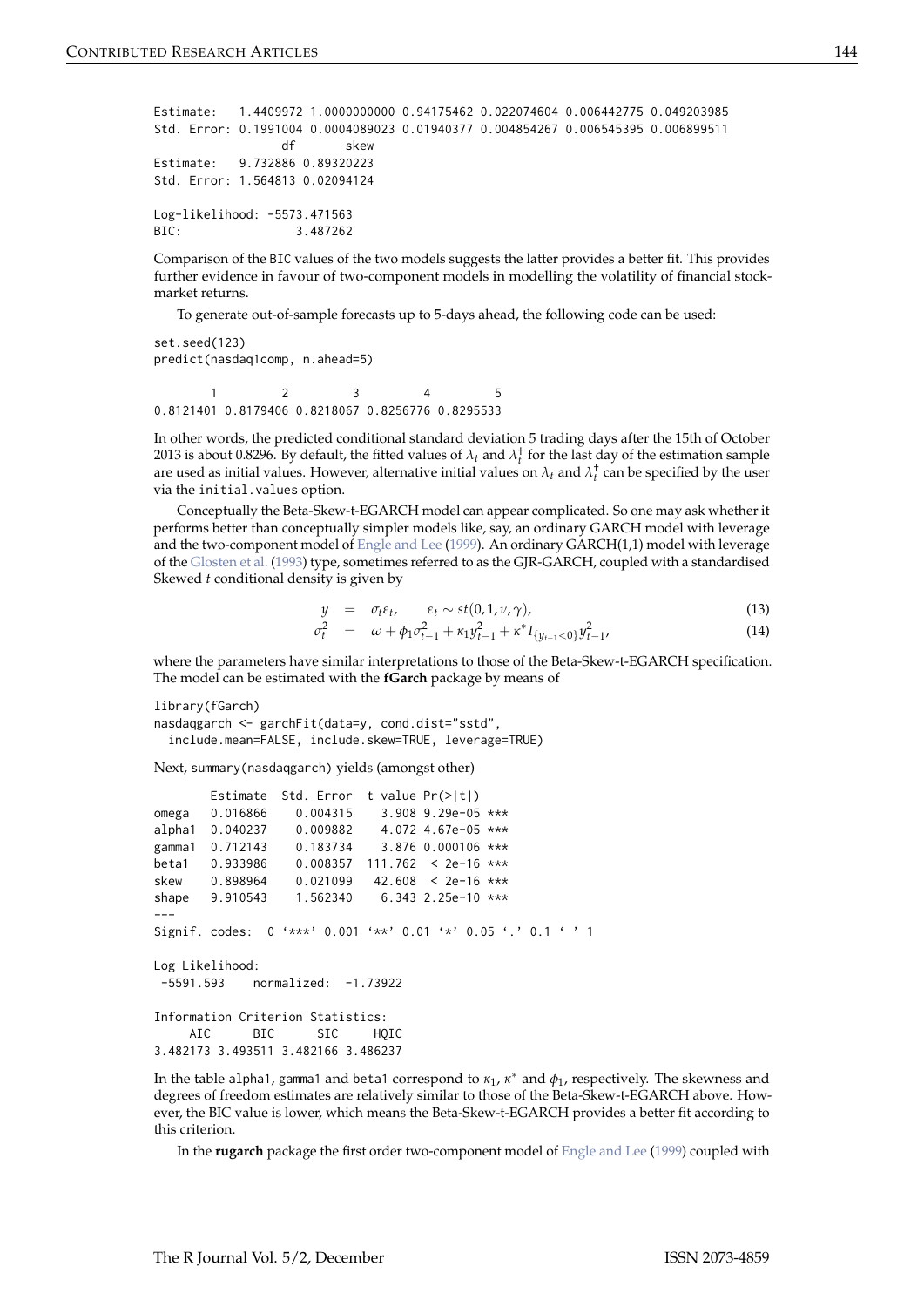<span id="page-8-2"></span>a standardised Skewed *t* conditional density is given by

$$
y = \sigma_t \varepsilon_t, \qquad \varepsilon_t \sim st(0, 1, \nu, \gamma), \tag{15}
$$

$$
\sigma_t^2 = q_t + \phi_1(\sigma_{t-1}^2 - q_{t-1}) + \kappa_1(y_{t-1}^2 - \sigma_{t-1}^2), \tag{16}
$$

$$
q_t^2 = \omega + \phi_2 q_{t-1}^2 + \kappa_1 (y_{t-1}^2 - \sigma_{t-1}^2). \tag{17}
$$

In other words, **rugarch** does not provide the option to include leverage in the [Engle and Lee](#page-9-7) [\(1999\)](#page-9-7) model. Estimation can be undertaken with

```
library(rugarch)
EngleLeeSpec <- ugarchspec(variance.model = list(model = "csGARCH",
       garchOrder = c(1, 1), mean.model=list(armaOrder=c(0, 0),
        include.mean=FALSE), distribution.model="sstd")
nasdaqEngleLee <- ugarchfit(EngleLeeSpec, y, solver="nlminb")
```
Next, summary(nasdaqgarch) yields (amongst other)

|        | Estimate  | Std. Error |                            | t value $Pr(>\vert t \vert)$ |
|--------|-----------|------------|----------------------------|------------------------------|
| omega  | 0.008419  | 0.003911   |                            | 2.1528 0.031337              |
| alpha1 | 0.021006  | 0.014765   |                            | 1.4228 0.154807              |
| beta1  | 0.931799  | 0.044489   |                            | 20.9446 0.000000             |
| eta11  | 0.995956  |            | 0.002383 417.9196 0.000000 |                              |
| eta21  | 0.044147  | 0.013570   |                            | 3.2533 0.001141              |
| skew   | 0.912973  | 0.020984   |                            | 43.5076 0.000000             |
| shape  | 11.055129 | 2.095500   |                            | 5.2757 0.000000              |

LogLikelihood : -5617.186

Information Criteria

------------------------------------

| Akaike              | 3.4987 |
|---------------------|--------|
| Baves               | 3.5119 |
| Shibata             | 3.4987 |
| Hannan-Quinn 3.5035 |        |

In the table alpha1, beta1, eta11 and eta21 correspond to *κ*<sup>1</sup> , *φ*<sup>1</sup> , *φ*<sup>2</sup> and *κ*2, respectively. The skewness and degrees of freedom estimates are again relatively similar to those of the Beta-Skew-t-EGARCH above, and again the BIC value is higher. So also in this case does the Beta-Skew-t-EGARCH provide a better fit according to BIC. In fact, the log-likelihood of the [Engle and Lee](#page-9-7) [\(1999\)](#page-9-7) model is even lower than that of the GJR-GARCH, which contains fewer parameters. This suggests leverage, which is omitted from the **rugarch** implementation of the [Engle and Lee](#page-9-7) [\(1999\)](#page-9-7) model, is an important determinant of Nasdaq 100 return volatility.

#### **Summary**

This paper illustrates how the **betategarch** package can be used for the simulation, estimation and forecasting of one-component and two-component first order Beta-Skew-t-EGARCH models. The model allows for skewed and heavy-tailed *t*-distributed conditional errors, and leverage and a timevarying long-term component in the volatility specification. The two main functions of the package are tegarchSim and tegarch. The first simulates from a Beta-Skew-t-EGARCH model, either a onecomponent or two-component specification, whereas the latter function estimates one. The object (a list) returned by the second function is of class tegarch, and a collection of S3 methods can be applied to objects from this class: coef, fitted, logLik, predict, print, residuals, summary and vcov. Finally, the empirical illustration on daily Nasdaq 100 returns provides further in-sample evidence in favour of the Beta-Skew-t-EGARCH model.

## **Bibliography**

- <span id="page-8-0"></span>T. Bollerslev. Generalized autoregressive conditional heteroscedasticity. *Journal of Econometrics*, 31: 307–327, 1986. [[p137\]](#page-0-0)
- <span id="page-8-1"></span>D. Creal, S. J. Koopmans, and A. Lucas. Generalized autoregressive score models with applications. *Journal of Applied Econometrics*, 28:777–795, 2013. [[p138\]](#page-1-2)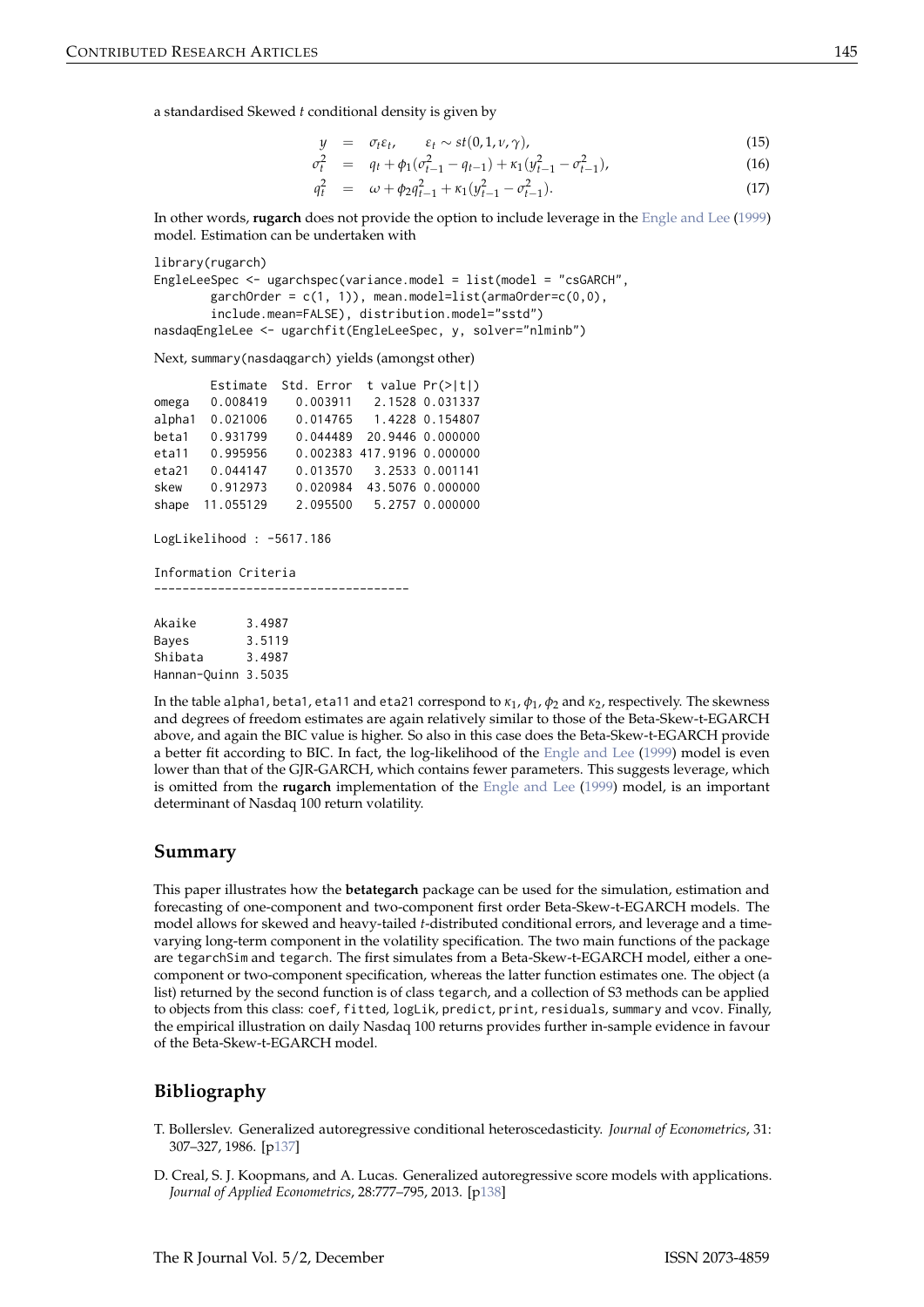<span id="page-9-8"></span>

**Figure 1:** Nasdaq log-returns in %, fitted conditional standard deviation of the one-component model and fitted conditional standard deviation of the two-component model.

- <span id="page-9-6"></span>Z. Ding and C. Granger. Modelling volatility persistence of speculative returns: A new approach. *Journal of Empirical Finance*, 1:83–106, 1996. [[p139\]](#page-2-1)
- <span id="page-9-5"></span>Z. Ding, R. Engle, and C. Granger. A long memory property of stock market returns and a new model. *Journal of Empirical Finance*, 1:83–106, 1993. [[p139\]](#page-2-1)
- <span id="page-9-0"></span>R. Engle. Autoregressive conditional heteroscedasticity with estimates of the variance of United Kingdom inflations. *Econometrica*, 50:987–1008, 1982. [[p137\]](#page-0-0)
- <span id="page-9-7"></span>R. F. Engle and G. G. Lee. A long-run and a short-run component model of stock return volatility. In R. F. Engle and H. White, editors, *Cointegration, Causality, and Forecasting*. Oxford University Press, Oxford, 1999. [[p140,](#page-3-1) [142,](#page-5-0) [144,](#page-7-0) [145\]](#page-8-2)
- <span id="page-9-4"></span>C. Fernández and M. Steel. On Bayesian modelling of fat tails and skewness. *Journal of the American Statistical Association*, 93:359–371, 1998. [[p138\]](#page-1-2)
- <span id="page-9-1"></span>C. Francq and J.-M. Zakoïan. *GARCH Models*. Marcel Dekker, New York, 2010. [[p137\]](#page-0-0)
- <span id="page-9-2"></span>A. Ghalanos. *rugarch: Univariate GARCH Models*, 2013. URL [http://CRAN.R-project.org/package=](http://CRAN.R-project.org/package=rugarch) [rugarch](http://CRAN.R-project.org/package=rugarch). R package version 1.2-7. [[p137\]](#page-0-0)
- <span id="page-9-9"></span>L. R. Glosten, R. Jagannathan, and D. E. Runkle. On the relation between the expected value and the volatility of the nominal excess return on stocks. *Journal of Finance*, 48:1779–1801, 1993. [[p144\]](#page-7-0)
- <span id="page-9-3"></span>A. C. Harvey. *Dynamic Models for Volatility and Heavy Tails*. Cambridge University Press, New York, 2013. [[p137\]](#page-0-0)